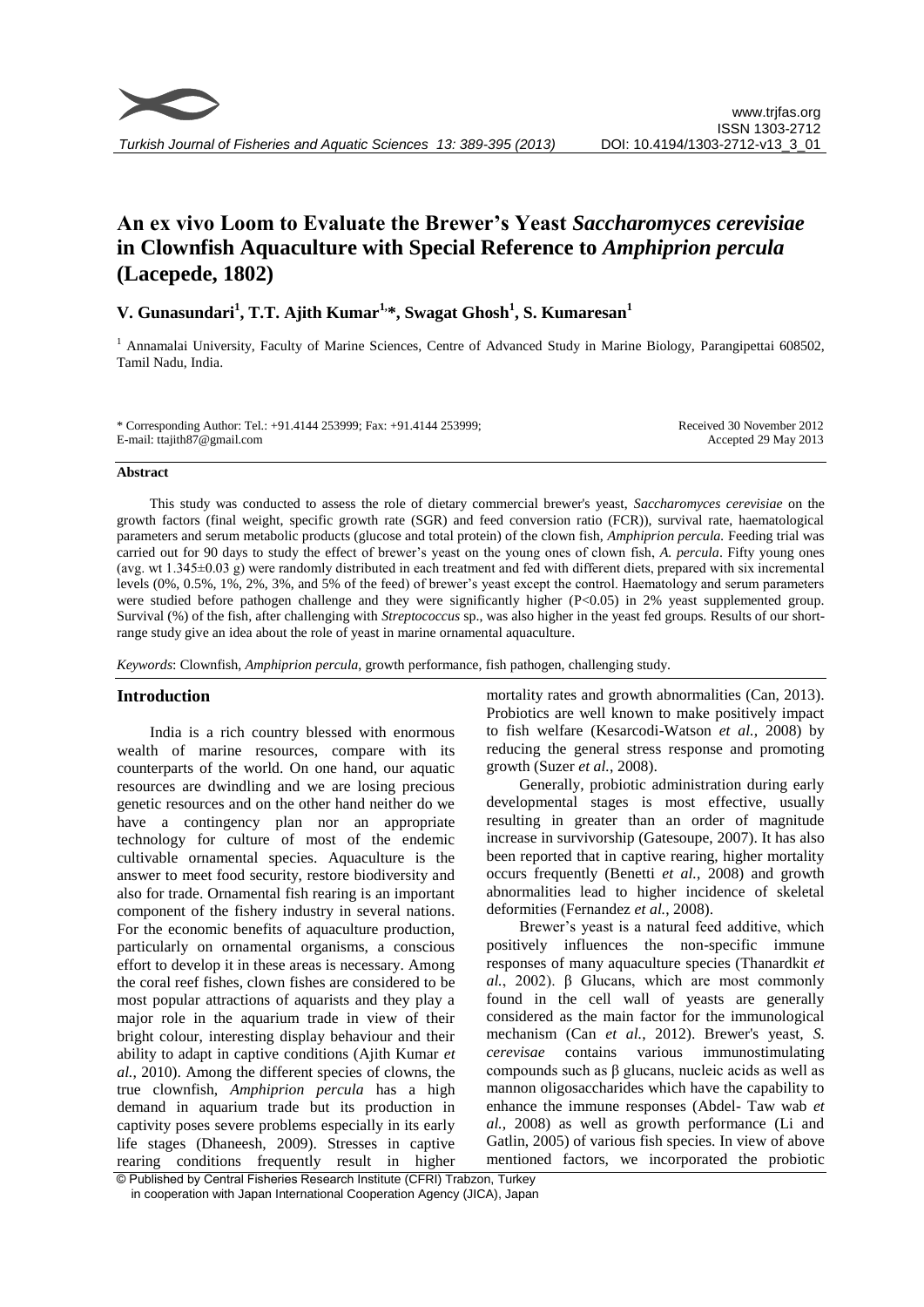strain *S. cerevisae* in the clown fish (*Amphiprion percula*) juvenile's regular diet to augment the growth rate and survivorship. The resistance of fish can be evaluated by analyzing the survival rate after experimental infection (Wasson and Kelly, 1990) as well as hematological and immunological parameters (Martins *et al.*, 2009; Can *et al.*, 2012) We have also evaluated the response of probiotic treatment through morphometric measurements such as total length and body weight.

#### **Materials and Methods**

### **Study Location**

The present study was carried out in the Brood Stock Bank for Marine Ornamental Fish Facility, Centre of Advanced Study in Marine Biology, Annamalai University, Parangipettai, Tamil Nadu, India.

#### **Experimental Animal**

Hatchery bred clown fish juveniles, *A. percula*  $(1.345\pm0.03)$  g) were obtained from the marine ornamental fish hatchery of the Centre of Advanced Study in Marine Biology. The fishes were kept an indoor glass tanks for two weeks for acclimatisation to laboratory conditions.

#### **Experimental Design**

Experimental trials were carried out with six glass tanks (300 L) and three replicates for treatment and control was maintained, followed fishes were accommodated at an initial density of 50 fishes per tank. Theses fishes were fed three times daily at 6:00, 12:00 and 18:00 h with the formulated diet. Feeding rate was 5% of total body weight (g) and properly regulated. Every seventh day, 30% of the water was siphoned out and supplied with running estuarine water (23-25ppt) filtered through a Ultra Violet light and bio filters. Water temperature was maintained at 25-26°C with a photoperiod of 12 h light and 12 h darkness. Weekly measurements were made for ammonia, nitrite and pH. Dissolved oxygen level was maintained at 6 mg  $L^{-1}$ . Each tank was supplied with compressed air via air-stones using air pumps. Settled fish wastes were siphoned out daily without much loss of water. Fishes in each tank were group-weighed every 2 weeks and dead fishes were removed.

#### **Diet Preparation**

Feed was formulated (ingredients  $[g \ kg^{-1}]$ : fish meal - 250, rice bran - 160, groundnut oil cake - 480, binder - 100, vitamin mix - 10) with different levels of commercially available yeast, *S. cerevisiae* were supplemented at 0.0 (control), 0.5, 1.0, 2.0, 3.0 and  $5.0 \text{ g kg}^{-1}$  diet. The paste was passed through a grinder and pelleted in a paste extruder. The diets were air-dried and stored in plastic bags at -2°C for further use (Simi Rose Andrews *et al.*, 2011).

#### **Chemical Analysis of Diet**

The test diet for each treatment was analyzed adopting the standard methods of AOAC (2011) for moisture, crude protein, fat and ash. Moisture content was estimated by drying the samples to constant weight at 85 °C in a drying oven.

#### **Feed Performance Analysis**

Growth performance of the fish was determined and feed utilization was calculated using the following standard formula (Mohsen Abdel-Tawwab *et al.*, 2008).

Weight gain  $=$  Final weight (g) - Initial weight (g)

Specific Growth Rate (SGR) =  $100$  (ln W<sub>2</sub> In  $W_1$ )/T

where  $W_1$  and  $W_2$  are the initial and final weight, respectively, and

T is the number of days in the feeding period

Feed Conversion Ratio (FCR) = feed intake (g) /weight gain (g)

Protein Efficiency Ratio (PER) = weight gain (g) /protein intake (g)

Apparent Protein Utilization (APU;  $\%$ ) = 100 × (protein gain (g) / protein intake (g))

#### **Haematological Measurements**

At the end of feeding trials, five fishes of each experimental group were randomly selected. They were anesthetized, and approximately 0.2 ml of blood was collected from the caudal vasculature using a 1 ml syringe and 27-gauge needle and allowed to clot at room temperature and, centrifuged at 1,400 g for 10 minutes. Serum aliquot was taken using micropipette and stored at -80ºC till further analysis. For total protein concentration and total immunoglobulin were found with the modifying method of Panigrahi *et al.,* (2005). Total hemolytic complement was determined adopting the method of Nonaka *et al.,* (1981).

## **Bacterial Challenge Study**

In this study, a bacterial pathogen, *Streptococcus*  sp. (isolated from clown fishes) was collected from the marine ornamental fish hatchery of the Centre of Advanced Study in Marine Biology. The bacterium was cultured and collected by a modified method of Simi Rose Andrews *et al.* (2011) and it was used for the susceptibility study in *A*. *percula*. At the end of experiment, fishes of each experimental diet were exposed to an estimated LD50 dose of the pathogen. For this, 20 fishes from each tank were infected with virulent *Streptococcus* sp. The pathogen were grown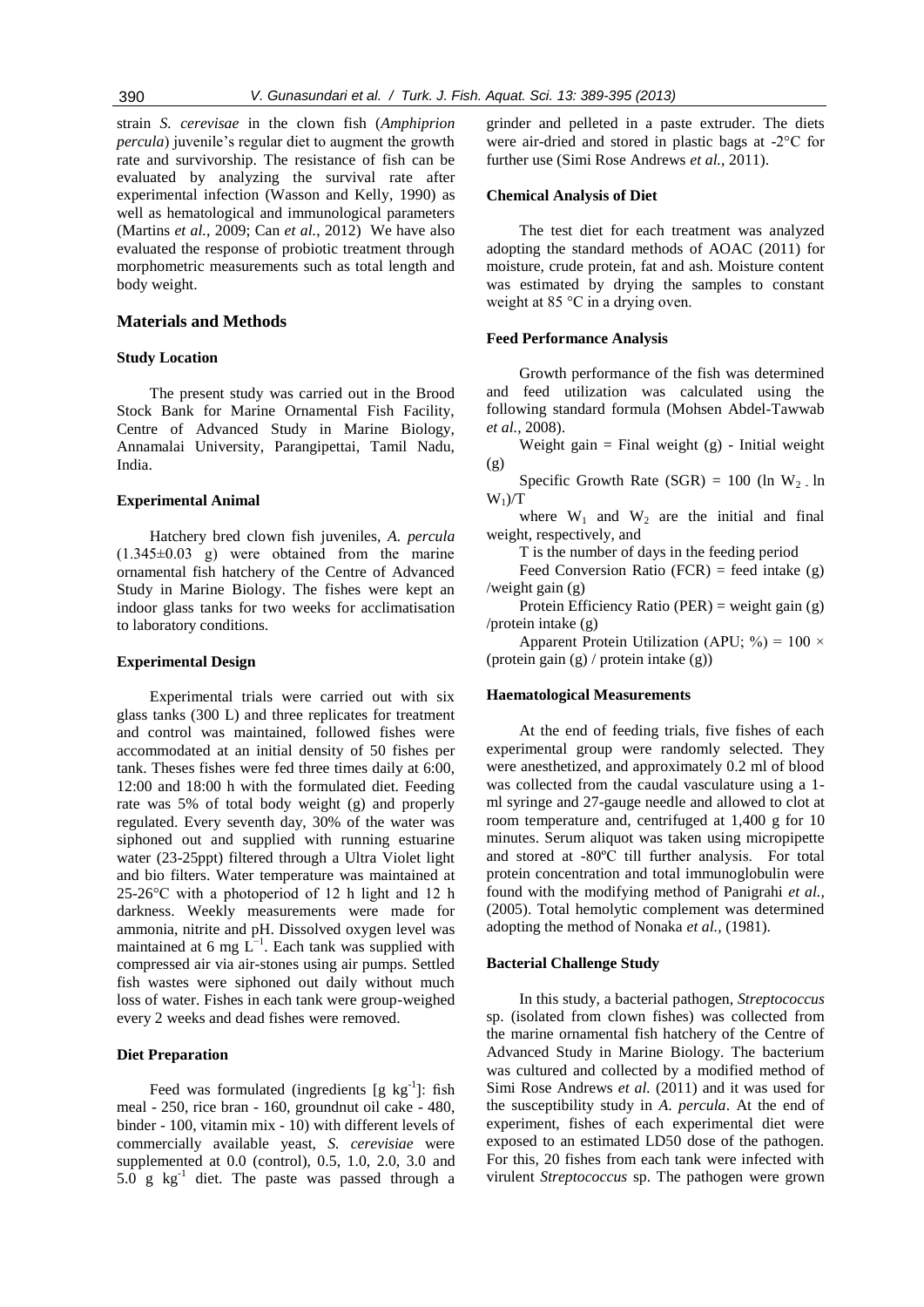in Tryptic Soy Broth on 24 hours at 28°C and diluted in sterile PBS to give  $1 \times 10^6$  CFU per ml of tank water. Fishes from each tank were challenged by immersion in 10 L of this solution for 30 minutes with aeration and returned to their respective tanks for observation. Fishes were monitored for disease signs for 10 days, and dead fish were removed daily. After  $21<sup>st</sup>$  day of post-challenge, surviving asymptomatic fish were bled as before from the caudal vasculature. The blood was immediately transferred to Triptic soy agar plates and colony-forming units were counted after 24 h incubation at 26°C. The results were analysed by pooling of treatment data.

#### **Statistical Analysis**

Data were subjected to one-way ANOVA to test the effect of dietary commercial brewer's yeast on growth performance, weight gain, hematology and serum biochemistry of the clown fish, *A. percula*. When significant differences were detected (P<0.05), Duncan's multiple range test was used to compare mean values among the dietary treatments. Data have been expressed as mean values ±S.D. All statistical analyses were made using the statistic software SPSS version 16.0 as described by Dytham (1999).

## **Results**

Proximate composition of the experimental diets given in Table 1 and the growth performance of the experimental fishes is given in Table 2. When formulating the diets, the intention was to have similar crude protein content in all diets. The body weight gain of experimental animal was recorded at interval of 2 weeks. The final weight of the fish, weight gain and specific growth rate increased significantly  $(P<0.05)$  with the increase in dietary yeast level. It was observed that the optimum growth was obtained at  $2g$  yeast in  $kg^{-1}$ . Results also indicated that among the offered diets to the fishes, brewer's yeast exhibited greater weight gain than those of control diet (Figure 1). There was no significant difference in triplicate experimental growth (P>0.05) able fish offered with various inclusion levels of yeast.

Total erythrocyte, haemoglobin, glucose, total protein and globulin levels of *A. percula* are shown in Figure 2. There was significant difference  $(P<0.05)$  in the total erythrocyte count and haemoglobin concentration among the treatment groups. Irrespective level of yeast, the erythrocyte count and haemoglobin concentration was significantly  $(P<0.05)$ higher in 2% yeast fed group compared to the other concentrations. Lowest value was recorded in control and 0.5% is supplemented groups. Level blood parameters were significantly higher in 2% yeast supplemented group compare to control, 0.5%, 1%, 3%, 4% and 5% yeast supplemented groups.

Clown fish fed with diets supplemented with yeast (2%) showed positive influence of resistance to *Streptococcus* sp. (Figure 3). In the disease challenged fishes 37% mortality was observed after 20 days, where the fishes fed the diet with 5% yeast. The survival rate of the fish fed with the diet containing brewer's yeast was significantly lower (P<0.05) than the fish fed with basal diet after the same period. The bacterial count, after incubation with the fish sera has also decreased with the increase of the yeast level in fish diets. The lowest bacterial count was noted in the fish fed with 5.0 g yeast/kg, whereas the highest count was recorded in fish fed with control diet.

**Table 1.** Proximate composition of the formulated feed used in the experiments

| Sample no | Moisture             | Carbohydrate  | Protein              | Lipid               | Ash                  |
|-----------|----------------------|---------------|----------------------|---------------------|----------------------|
|           | $\frac{9}{6}$        | $(mg g^{-1})$ | $(mg g^{-1})$        | $(mg g-1)$          | (% )                 |
| Control   | $70.23 \ (\pm 0.23)$ | 19.792        | 45.09 $(\pm 0.64)$   | 23.6 ( $\pm$ 0.23)  | $10.84 \ (\pm 0.23)$ |
| 0.5%      | 72.29 $(\pm 0.41)$   | 47.346        | 45.08 $(\pm 0.75)$   | 29.6 ( $\pm$ 0.61)  | $11.12 \ (\pm 0.52)$ |
| 1%        | $76.37 (\pm 0.73)$   | 67.914        | $45.47 \ (\pm 1.33)$ | $34.0 \ (\pm 0.35)$ | $12.23 \ (\pm 0.42)$ |
| 2%        | 74.13 $(\pm 0.24)$   | 39.778        | 45.48 $(\pm 1.54)$   | 27.6 $(\pm 0.42)$   | $12.42 \ (\pm 0.42)$ |
| 3%        | 72.49 $(\pm 0.11)$   | 16.299        | 45.81 ( $\pm$ 0.98)  | 27.4 $(\pm 0.32)$   | $13.54 \ (\pm 0.65)$ |
| 5%        | $71.22 \ (\pm 0.14)$ | 49.267        | 44.58 $(\pm 0.45)$   | $31.6 (\pm 0.41)$   | $10.72 \ (\pm 0.52)$ |

**Table 2.** Growth parameter and feed utilization of *A. percula* fry fed diet containing different level of yeast

| <b>Particulars</b>   | Control           | $0.5\%$           | 1%                | 2%                | 3%               | 5%                |
|----------------------|-------------------|-------------------|-------------------|-------------------|------------------|-------------------|
| Initial weight $(g)$ | $1.345 \pm 0.03$  | $1.345\pm0.03$    | $1.345 \pm 0.03$  | $1.345 \pm 0.03$  | $1.345 \pm 0.03$ | $0.3425\pm0.19$   |
| Final weight $(g)$   | $3.12\pm0.23$     | $3.75 \pm 0.14$   | $3.86\pm0.17$     | $4.51 \pm 0.11$   | $3.71 \pm 0.21$  | $313\pm0.22$      |
| Weight gain $(g)$    | $1.775 \pm 0.22$  | $3.41 \pm 0.12$   | $3.55\pm0.18$     | $4.14\pm0.13$     | $3.47\pm0.17$    | $2.78 \pm 0.21$   |
| Survival             | $92.3 \pm 0.38$   | $9512\pm0.31$     | $96.5 \pm 0.22$   | $9934\pm0.13$     | 99 11 $\pm$ 0 21 | $973\pm0.30$      |
| SGR(g/day/fish)      | $3.1 \pm 0.014$   | $3.788\pm0.071$   | $3.944\pm0.092$   | $4.6 \pm 0.091$   | $3.855\pm0.72$   | 3 088 $\pm$ 0 003 |
| <b>FCR</b>           | $0.071 \pm 0.02$  | $0.058 \pm 0.07$  | $0.056 \pm 0.11$  | $0.048 \pm 0.07$  | $0.057\pm0.04$   | $0.071 \pm 0.09$  |
| <b>PER</b>           | $0.062 \pm 0.031$ | $0.075 \pm 0.012$ | $0.078 \pm 0.031$ | $0.092 \pm 0.064$ | $0.077\pm0.21$   | $0.061 \pm 0.012$ |

SGR - Specific Growth Rate; FCR - Feed Conversion Ratio; PER - Protein Efficiency Ratio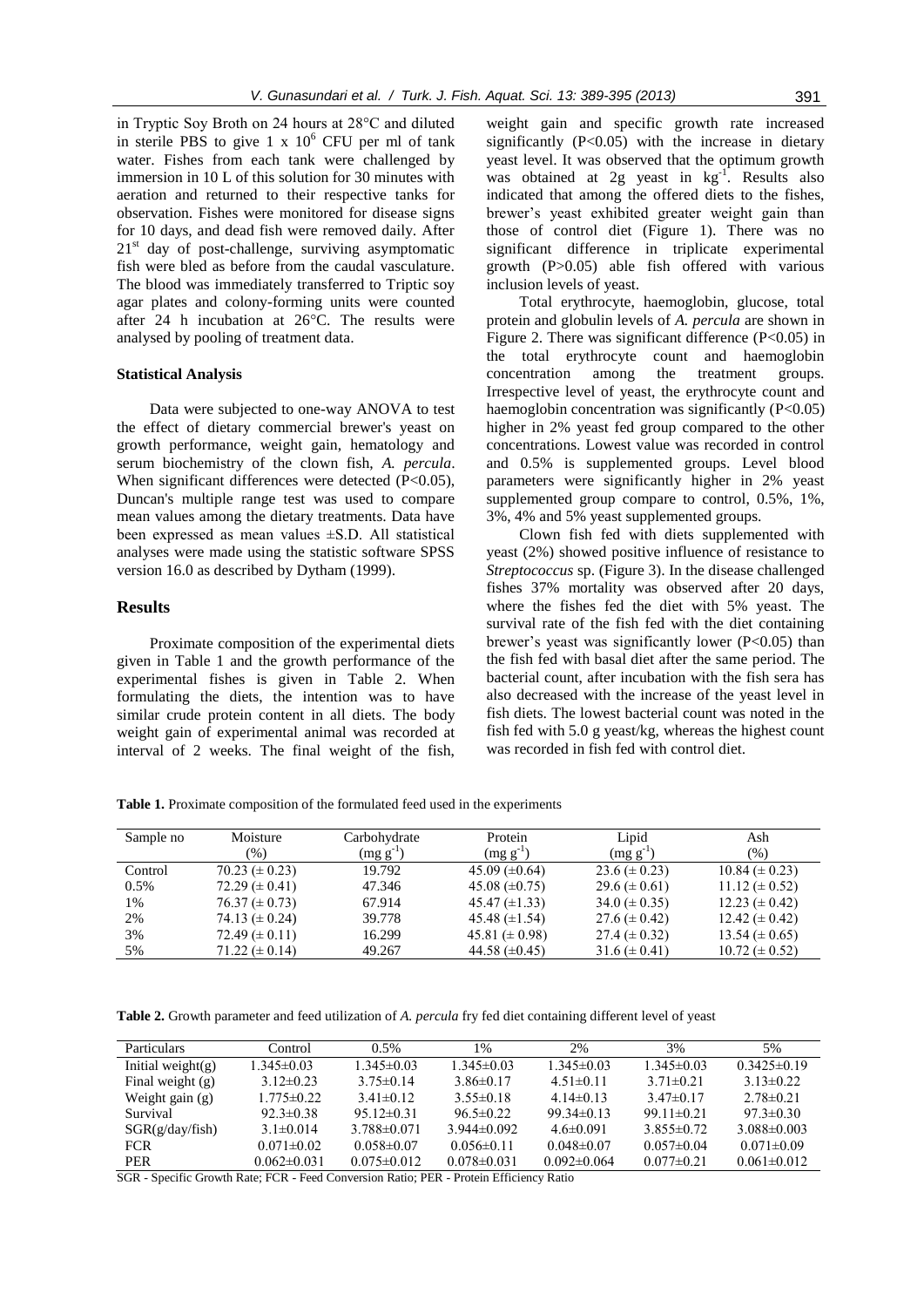

**Figure 1.** Weight improvement of *A. percula* during experimental period.



**Figure 2.** Effect of different sources and levels of yeast on serum parameters of *A. percula*.



**Figure 3.** Mortality (%) of different experimental groups after challenge with *Streptococcus* sp. (mean ± SE) (N = 3)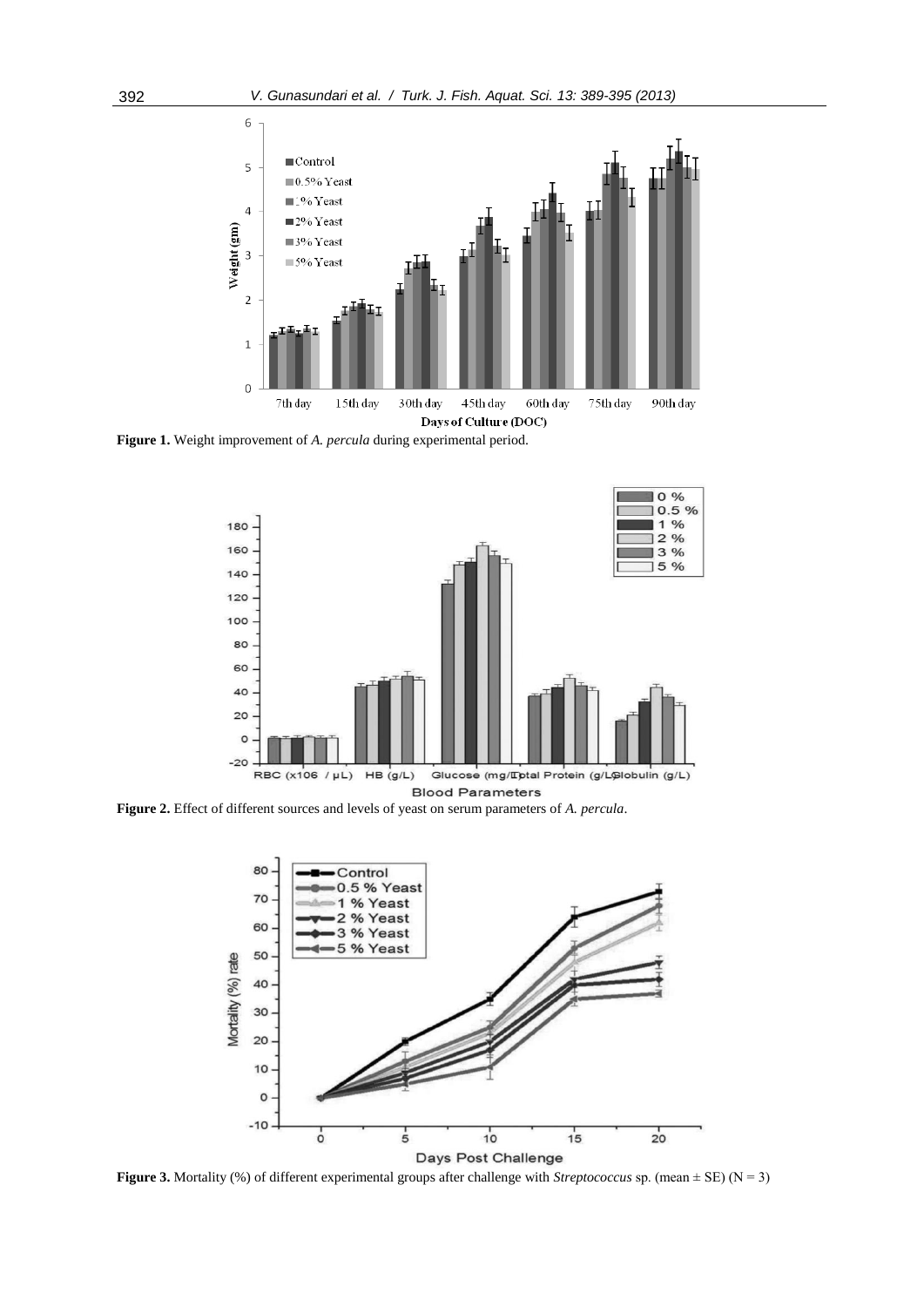Fishes showed typical symptoms of *Streptococcus* infection including extreme erratic swimming, haemorrhages around mouth and damages in fin and dark reddish pigmentation.

#### **Discussion**

Single cell proteins (SCPs) are the alternatives to conventional protein sources that are frequently used as feed ingredients for fish. They are gaining more attention in animal feed industry due to their immune boosting property (Siwicki *et al.*, 1994; Li and Gatlin, 2004 and 2005). In this regard, present study is an attempt to identify potent natural immunostimulants for the successful rearing of the ornamental clown fish, *A. percula*.

Brewers' yeast, *S. cerevisiae* has been recognized to have potential as a substitute for live feed in the production of certain fishes (Nayar *et al.*, 1998). In the present study also supplementation of the commercial live yeast, *S. cerevisiae* improved the growth, feed utilization and disease resistance of *A. percula*. This is in agreement with studies on Catla carp (Mohanty *et al.,* 1996), Hybrid striped bass (Li and Gatlin, 2004 and 2005) and Japanese flounder (Taoka *et al.*, 2006). Similar results have been obtained when *S. cerevisiae* was added to fish diet for Israeli carp (Noh *et al.*, 1994) and Nile tilapia (Lara-Flores *et al.*, 2003).

Improved fish growth and feed utilization observed in the present study could be possible due to the improved nutrient digestibility. In this regard, Tovar *et al.* (2002), Lara-Flores *et al.* (2003) and Waché *et al.* (2006) have found that the addition of live yeast, improved the diet and protein digestibility and this might explain the better growth and feed efficiency.

Weight gain observed in the fishes suggests that the yeast supplementation plays a role in enhancing the feed intake with a subsequent enhancement of fish body composition. The better intake of yeast supplemented diets by the fishes  $(1.0-5.0 \text{ mg kg}^{-1})$ diet) might have been due to the increased fish appetite resulting in a higher feed intake and therefore improved growth due to the higher feed intake, nutrient utilization and higher nutrient digestibility.

Changes in the biochemical composition often provide with vital information, useful for health assessment and management of the cultured fish (Cnaani *et al.*, 2004; Řehulka *et al.*, 2004). In addition, results of immune response assays demonstrated that brewer's yeast can be administered for relatively long periods without causing immunosuppression. In the present study, fish fed diets containing  $1.0 - 5.0$  g.kg<sup>-1</sup> yeast exhibited higher RBCs, Hb, and Ht values, whereas glucose, protein and globulin values increased upto  $2.0 \text{ g} \cdot \text{kg}^{-1}$  yeast diet, and decreased afterwards. These results suggest that there is an improvement of fish health when fed with the yeast supplement. Moreover, these serum parameters will be of considerable diagnostic value in fish, as they relate to general nutritional status as well as the integrity of the vascular system and liver function, as observed by Schaperclaus *et al* (1992).

In the present study, fish mortality was observed 10-days after the infection of *Streptococcus* sp. and the bacterial count in the fish sera decreased significantly with the increase of yeast level in the diets. This suggests that the yeast supplementation could increase the nonspecific immune system of *A. percula* resulting in a fish resistance to *Streptococcus*  sp. infection. This finding is supporting the study of Taoka *et al.* (2006) who investigated the effect of live and dead probiotic cells on the non-specific immune system of Nile tilapia. They found that the probiotic treatment enhanced the non-specific immune parameters such as lysozyme activity, migration of neutrophils and plasma bacteriocidal activity, resulting in improved resistance to *Edwardsiella tarda* infection.

This could be possible because of the fact that the bakers' yeast is a source of nucleic acids and β-1, 3-glucans that can effectively enhance immune functions, as reported in the African catfish (Yoshida *et al.,* 1995), Atlantic salmon (Engstad *et al.*, 1992), and rainbow trout (Jørgensen *et al.*, 1993; Siwicki *et al.*, 1994). Present study concludes that the brewer's yeast positively enhances the growth performance, feed utilization of clown fish and the disease resistance to *Streptococcus* sp. infection at the optimum level of  $2.0 \text{ g kg}^{-1}$  diet.

#### **Acknowledgments**

The work has been supported by a grant received from the National Fisheries Development Board, Government of India. We thank Prof. L. Kannan for his comments and assistance in the English revision of the manuscript.

#### **Reference**

- Abdel-Tawwab, M., Khattab, Y.A.E., Ahmad, M.H. and Shalaby, A.M.E. 2008. Compensatory growth, feed utilization, whole-body composition and haematological changes in starved juvenile Nile tilapia, *Oreochromis niloticus* (L.). Journal of Applied Aquaculture, 18: 17-36.
- Ajith Kumar, T.T., Subodh Kant Setu., Murugesan, P. and Balasubramanian T. 2010. Studies on captive breeding and larval rearing of clownfish, *Amphiprion sebae* (Bleeker, 1853) using estuarine water. Indian Journal of Marine Sciences, 39(6): 114-119.
- AOAC. 2011. Official Methods of Analysis of the Association of Official Analytical chemists, Washington, USA.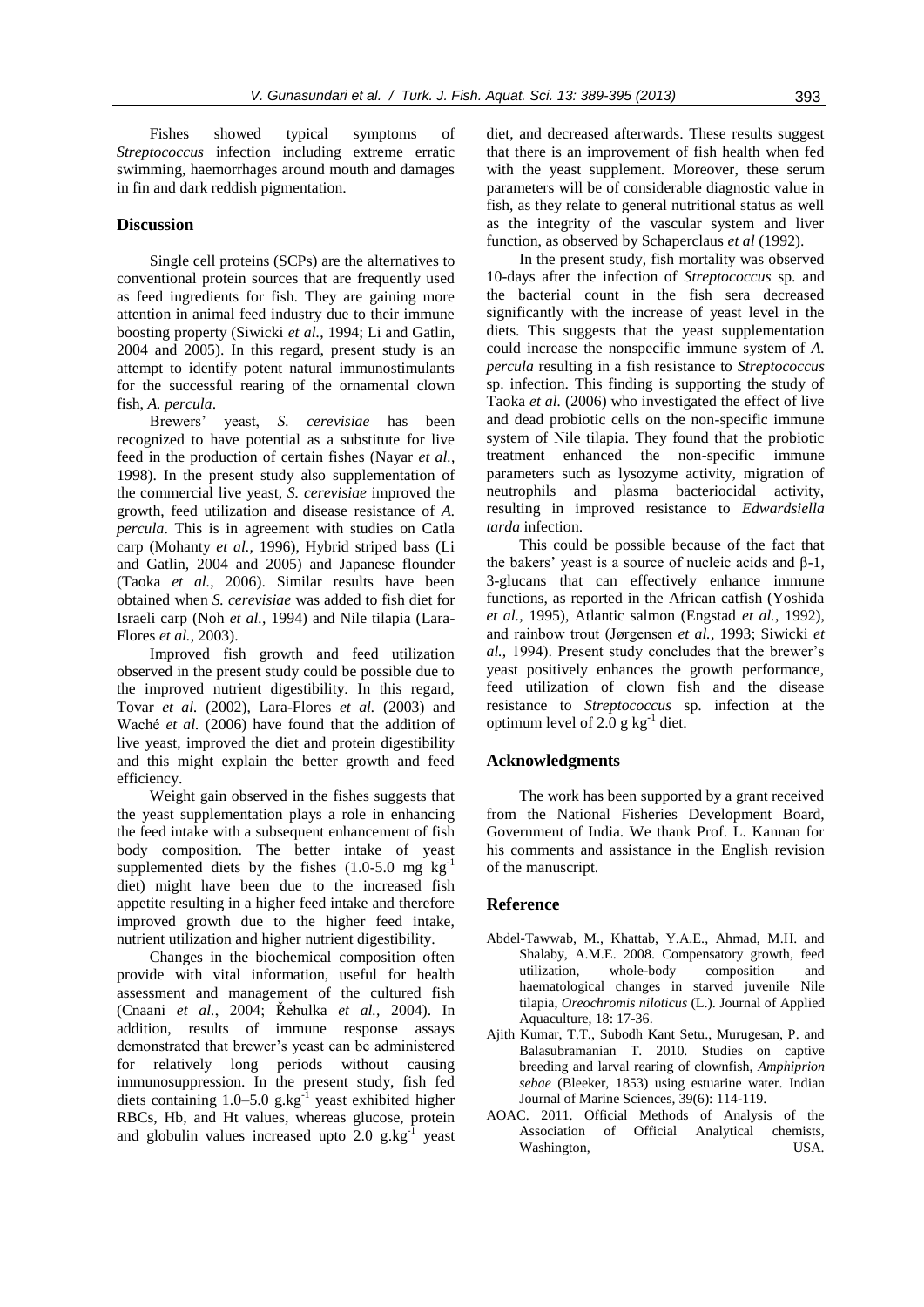http://www.aoac.org/vmeth/newsmtd.htm (accessed December 21, 2011)

- Benetti, D.D., Sardenberg, B., Welch, A., Hoenig, R., Refik Orhun, M. and Zink, I. 2008. Intensive larval husbandry and fingerling production of cobia *Rachycentron canadum.* Aquaculture, 281: 22-27. doi:10.1016/j.aquaculture.2008.03.030
- Can, E., 2013. Effects of Intensive and Semi-Intensive Rearing on Growth, Survival, and V-Shaped (Lordotic) Skeletal Deformities in Juvenile Gilthead Sea Bream (Sparus aurata). The Israeli Journal of Aquaculture - Bamidgeh, 65: 1-7.
- Can, E., Kurtoğlu, I.Z., Benzer, F., Erişir, M., Kocabas, M., Kizak, V., Kayim, M. and Çelik, H.T., 2012. The Effects of Different Dosage of Kefir on Growth Performances and Antioxidant System in the Blood and Liver Tissues of Çoruh Trout (*Salmo coruhensis*). Turkish Journal of Fisheries and Aquatic Sciences, 12: 277-283. DOİ: 10.4194/1303-2712-v12\_2\_12.
- Cnaani, A., Tinman, S., Avidar, Y., Ron, M. and Hulata G. 2004. Comparative study of biochemical parameters in response to stress in *Oreochromis aureus, O. mossambicus* and two strains of *O. niloticus*. Aquaculture Research, 35: 1434-1440. doi: 10.1111/j.1365-2109.2004.01167.x
- Dhaneesh, K.V. 2009. Studies on broodstock development, breeding and larval rearing of clownfish, *Amphiprion percula* (Lacepede, 1802) in captivity. Ph. D., thesis. Sehir Annamalai University, 71 pp.
- Dytham, C. 1999. *Choosing and Using Statistics: A Biologist's Guide*. Blackwell Science. Ltd., London, UK., 316 pp.
- Engstad, R.E., Robertsen, B. and Frivold, E. 1992. Yeast glucan induces increase in activity of lysozyme and complement-mediated haemolytic activity in Atlantic salmon blood. Fish and Shellfish Immunology, 2: 287-297. doi: http://dx.doi.org/10.1016/S1050- 4648(06)80033-1
- Fernandez, I., Hontoria, F., Ortiz-Delgado, J.B., Kotzamanis, Y., Estevez, A., Zambonino-Infante, J.L. and Gisbert, E. 2008. Larval performance and skeletal deformities in farmed gilthead sea bream (*Sparus aurata*) fed with graded levels of vitamin A enriched rotifers (*Brachionus plicatilis*). Aquaculture, 283: 102-115. doi: http://dx.doi.org/10.1016/j.aquaculture.2008.06.037
- Gatesoupe, F.J. 2007. Live yeasts in the gut: Natural occurrence, dietary introduction and their effects on fish health and development. Aquaculture, 267: 20-30. doi:

http://dx.doi.org/10.1016/j.aquaculture.2007.01.005

- Jørgensen, J.B., Lunde, H. and Robertsen B. 1993. Peritoneal and head kidney cell response to intraperitoneally injected yeast glucan in Atlantic salmon. Journal of Fish Diseases, 16: 313-325. doi: 10.1111/j.1365-2761.1993.tb00865.x
- Kesarcodi-Watson, A., Kaspar, H., Lategan, M.J. and Gibson, L. 2008. Probiotics in aquaculture: The need, principles and mechanisms of action and screening processes. Aquaculture, 274 (1): 1-14. doi:10.1016/j.aquaculture.2007.11.019
- Lara-Flores, M., Olvera-Novoa, M.A., Guzman-Méndez, B.E. and López- Madrid, W. 2003. Use of the bacteria *Streptococcus faecium* and *Lactobacillus acidophilus*,

and the yeast *Saccharomyces cerevisiae* as growth promoters in Nile tilapia (*Oreochromis niloticus*). Aquaculture, 216: 193-201. doi: http://dx.doi.org/10.1016/S0044-8486(02)00277-6

- Li, P. and Gatlin, D.M.I.I.I. 2004. Dietary brewers yeast and the prebiotic Grobiotic AE influence growth performance, immune responses and resistance of hybrid striped bass (*Morone chrysops* M. *saxatilis*) to *Streptococcus iniae* infection. Aquaculture, 231: 445- 456. doi: 10.1016/j.aquaculture.2003.08.021
- Li, P. and Gatlin, D.M.I.I.I. 2005. Evaluation of the prebiotic GroBiotic-A and brewers yeast as dietary supplements for sub-adult hybrid striped bass (*Morone chrysops* M. *saxatilis*) challenged in situ with *Mycobacterium marinum*. Aquaculture, 248: 197-205. doi:10.1016/j.aquaculture.2005.03.005
- Martins, M.L., Vieira, F.N., Jerônimo, G.T., Mouriño, J.L.P., Dotta, G., Speck, G.M., Jatobá, A.M.B., Pedrotti, F.S., Buglione-Neto, C.C. and Pereira Jr. G. 2009. Leukocyte response and phagocytic activity in Nile tilapia experimentally infected with *Enterococcus* sp. Journal of Fish Physiology and Biochemistry, 35: 219-222.
- Mohanty, S.N., Swain, S.K. and Tripathi, S.D. 1996. Rearing of catla (*Catla catla* Ham.) spawn on formulated diets. Journal of Aquaculture Tropical, 11: 253-258.
- Mohsen Abdel-Tawwab., Azza M., Abdel-Rahman, and Ismael, N.E.M.. 2008. Evaluation of commercial live bakers' yeast, *Saccharomyces cerevisiae* as a growth and immunity promoter for Fry Nile tilapia, *Oreochromis niloticus* (L.) challenged in situ with *Aeromonas hydrophila.* Aquaculture, 280: 185-189. doi:10.1016/j.aquaculture.2008.03.055
- Nayar, S., Hegde, S., Rao, P.S. and Sudha, P. 1998. Live organisms as feed in aquaculture. Info fish International, 4: 36-39.
- Noh, H., Han, K.I., Won ,T.H. and Choi Y.J. 1994. Effect of antibiotics, enzymes, yeast culture and probiotics on the growth performance of Israeli carp. Korean Journal of Animal Science, 36: 480-486.
- Nonaka, M.N., Yamaguhu, S. and Natsume-Saki Takahashi, M. 1981. The complement system of rainbow trout *(Sn/mo gairdneri) I.* Identification of the serum lytic system homologous to mammalian complement. Journal of Immunology, 126: 1489-1494. doi: 10.1007/s00251-006-0142-1
- Panigrahi, A., Kiron, V., Puangkacw, T., Kobayashi, S. and Sugita, H. 2005. The viability of probiotic bacteria as a factor influencing the immune response in rainbow trout *Oncorhynchus inykiss.* Aquaculture, 243: 241- 254. doi:10.1016/j.aquaculture.2004.09.032
- Řehulka, J., Minařík, B. and Řehulková, E. 2004. Red blood cell indices of rainbow trout *Oncorhynchus mykiss*  (Walbaum) in aquaculture. Aquaculture Research*,* 35: 529-546. doi: 10.1111/j.1365-2109.2004.01035.x
- Schaperclaus, W., Kulow, H. and Schreckenbach, K. 1992. Fish Disease. (Ed. Balkema A.A.), Rotterdam, Netherlands. pp. 2456.
- Simi Rose Andrews, N.P., Sahu, A.K. Pal., Mukherjee, S.C. and Kumar, S. 2011. Yeast extract, brewer's yeast and spirulina in diets for *Labeo rohita* fingerlings affect haemato-immunological responses and survival following *Aeromonas hydrophila* challenge. Research